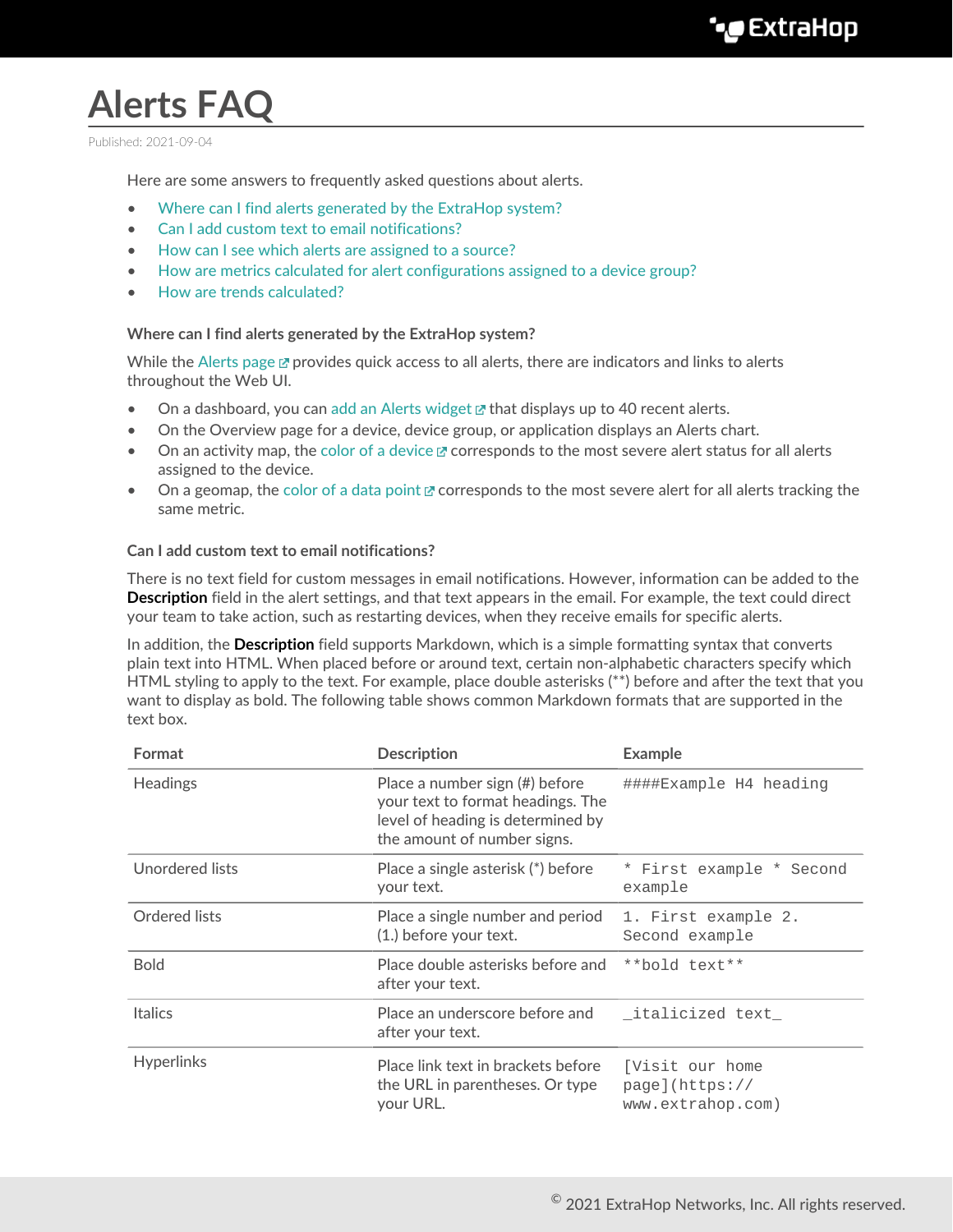## **∙.e** ExtraHop

| Format             | <b>Description</b>                                                                                                                                                       | <b>Example</b>                                     |
|--------------------|--------------------------------------------------------------------------------------------------------------------------------------------------------------------------|----------------------------------------------------|
|                    | Links to external websites open in<br>a new browser tab. Links within<br>the ExtraHop system, such as<br>dashboards or custom pages,<br>open in the current browser tab. | https://www.extrahop.com                           |
| <b>Blockquotes</b> | Place a right angle bracket and a<br>space before your text.                                                                                                             | On the ExtraHop website:                           |
|                    |                                                                                                                                                                          | > Access the live demo<br>and review case studies. |
| Monospace font     | Place a backtick (`) before and<br>after your text.                                                                                                                      | `example code block`                               |
| Emojis             | Adding emojis in Markdown<br>syntax is unsupported; however,<br>you can copy and paste a Unicode<br>emoji image into the text box.                                       |                                                    |
|                    | See the Unicode Emoji Chart L'<br>website for images.                                                                                                                    |                                                    |

#### <span id="page-1-0"></span>**How can I see which alerts are assigned to a source?**

You can find alert assignments from the Overview page for a source.

- From a device Overview page, click **Edit Assignments**.
- From a device group Overview page, click **Assignments** from the top-right corner.
- From an application or network Overview page, click **Alerts** from the top-right corner.

A window that contains the following alert assignment information is displayed:

- Alert configurations directly assigned to the source.
- Alert configurations assigned through a device group.
- Alert configurations globally assigned to the source.
- Alert configuration status.

From the window that contains the alert information, you can remove an alert assignment from the source by clicking the remove (X) icon next to the alert name. If the alert has been assigned globally to all applications or devices, you cannot remove the assignment from an individual source.

#### <span id="page-1-1"></span>**How are metrics calculated for alert configurations assigned to a device group?**

If you assign an alert to a device group, it is equal to assigning the alert to each device in the group. If you want to aggregate metrics across all of the members of a group, you can create an application that consolidates the devices into a single metric source, and then assign the alert to that application.

#### <span id="page-1-2"></span>**How are trends calculated?**

The ExtraHop system calculates trends by looking at historical data and establishing a baseline. Trendbased alerts are well suited for metrics where meaningful thresholds are difficult to define, such as errors.

Trend-based alerts are generated when a metric is outside of the normal trend learned by the system. In most cases, historical data is available and trend alerts are active as soon as they are enabled. However, if you configure a trend alert that requires more historical data than your appliance currently has, the appliance calculates the trend with whatever data is available.